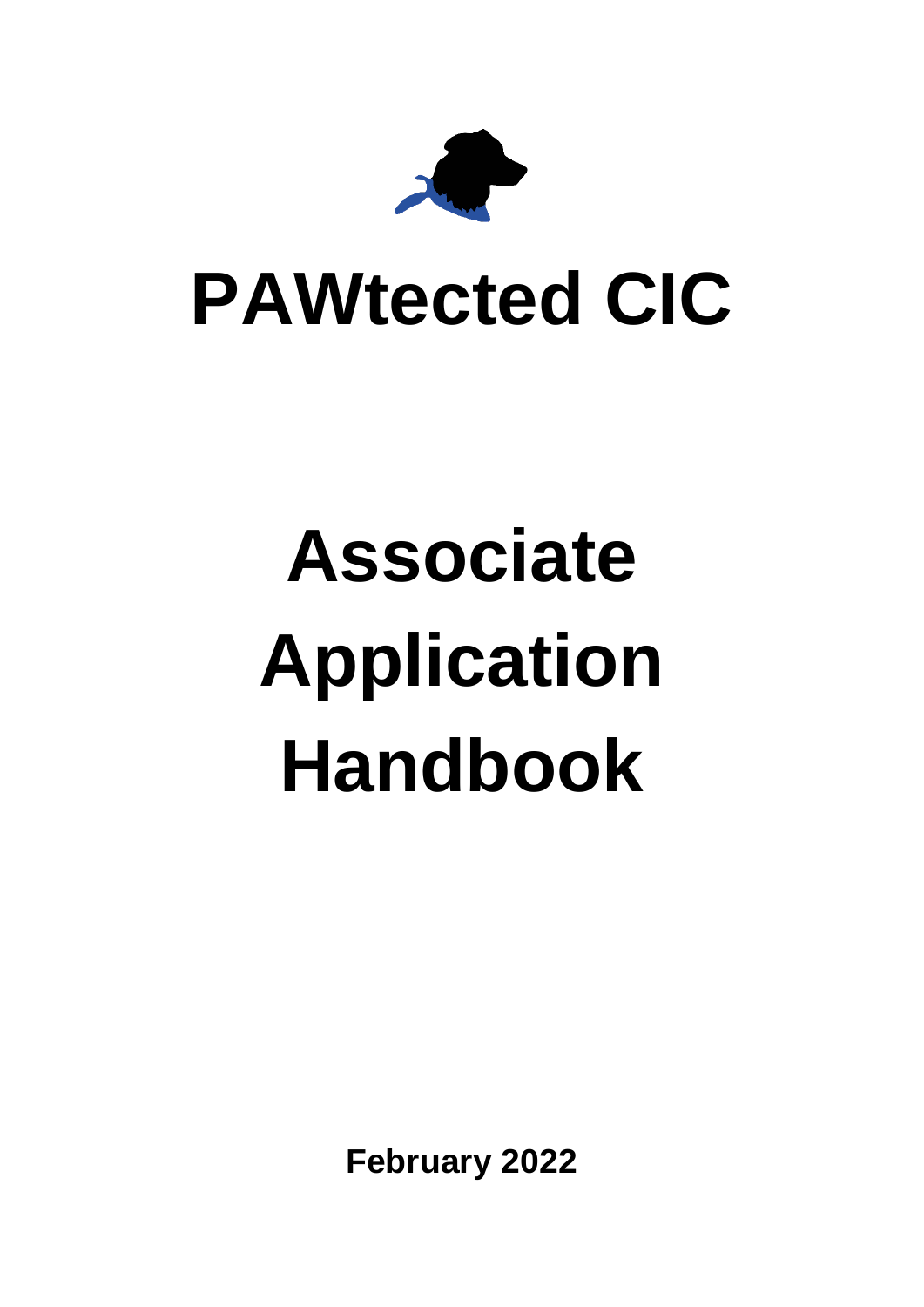## **Welcome**

Thank you for taking the time to look at our Associate program. We hope that this handbook will help you understand what is involved so that you can make the best decision for you and your dog.

Please read all of this handbook before applying. If you have any questions or need any help understanding this handbook, please get in touch with our team.

We can be contacted by email to enquiries@pawtected.co.uk at any time.

Thank you,

Abigail and Christine

(PAWtected CIC management)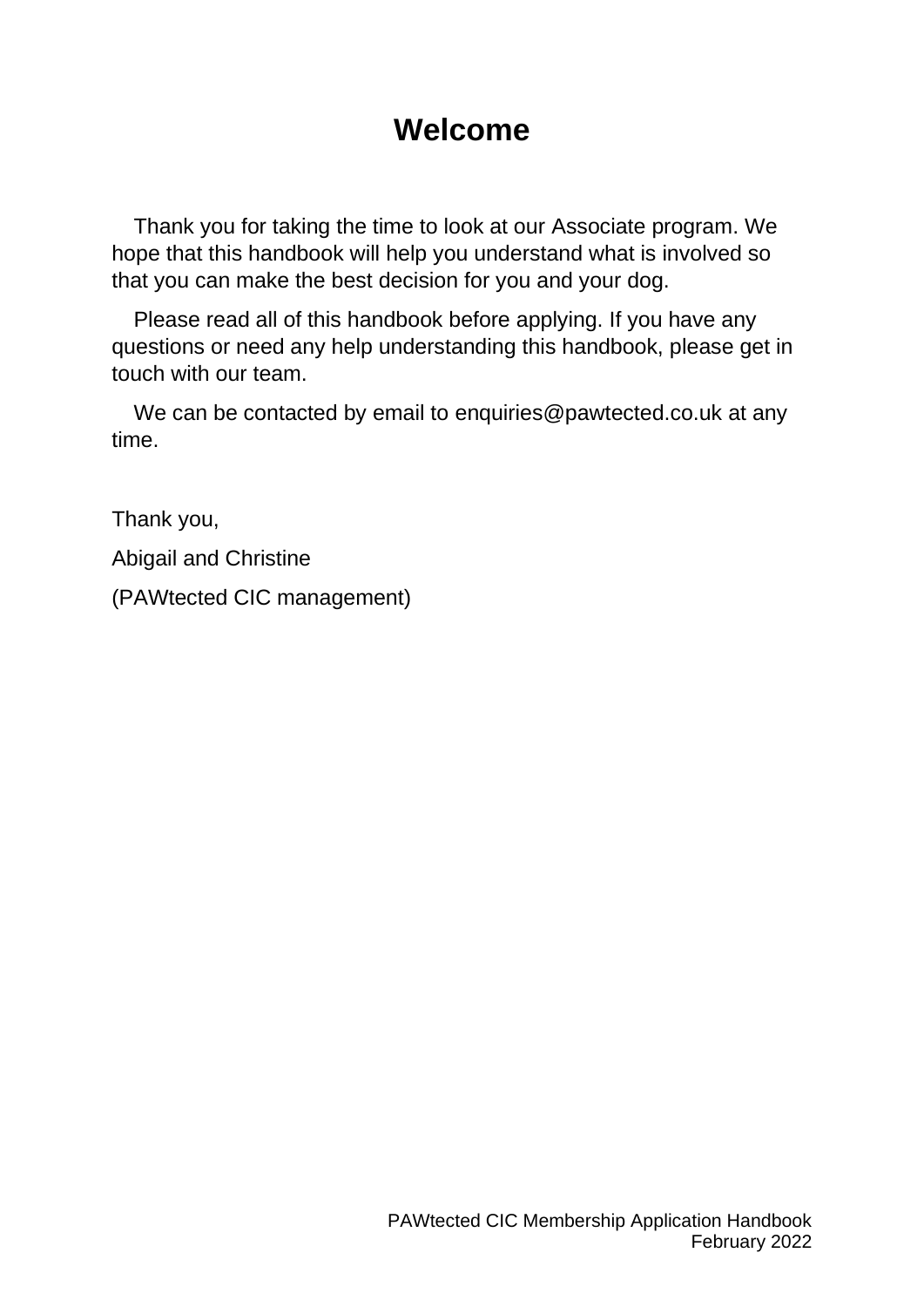## **General information**

## **What is PAWtected CIC?**

PAWtected CIC is an organisation who help owners train their own dogs to become assistance dogs. We can provide support with training, advocacy, and working. We also provide general dog training, assistance dog education, community groups, volunteering and training opportunities.

As an organisation, we value the following:

- Quality
- Inclusion and community
- Achievement
- Encouragement to fulfil potential
- Ethical training and high standards of care.

### **What is the Associate Program**

The PAWtected CIC Associate program allows you to support our work, while receiving some exclusive perks. We welcome all dog owners, from pet dogs, sport dogs, to working dogs, you don't even need to have a dog!

As an associate, you may be eligible to represent PAWtected CIC at events.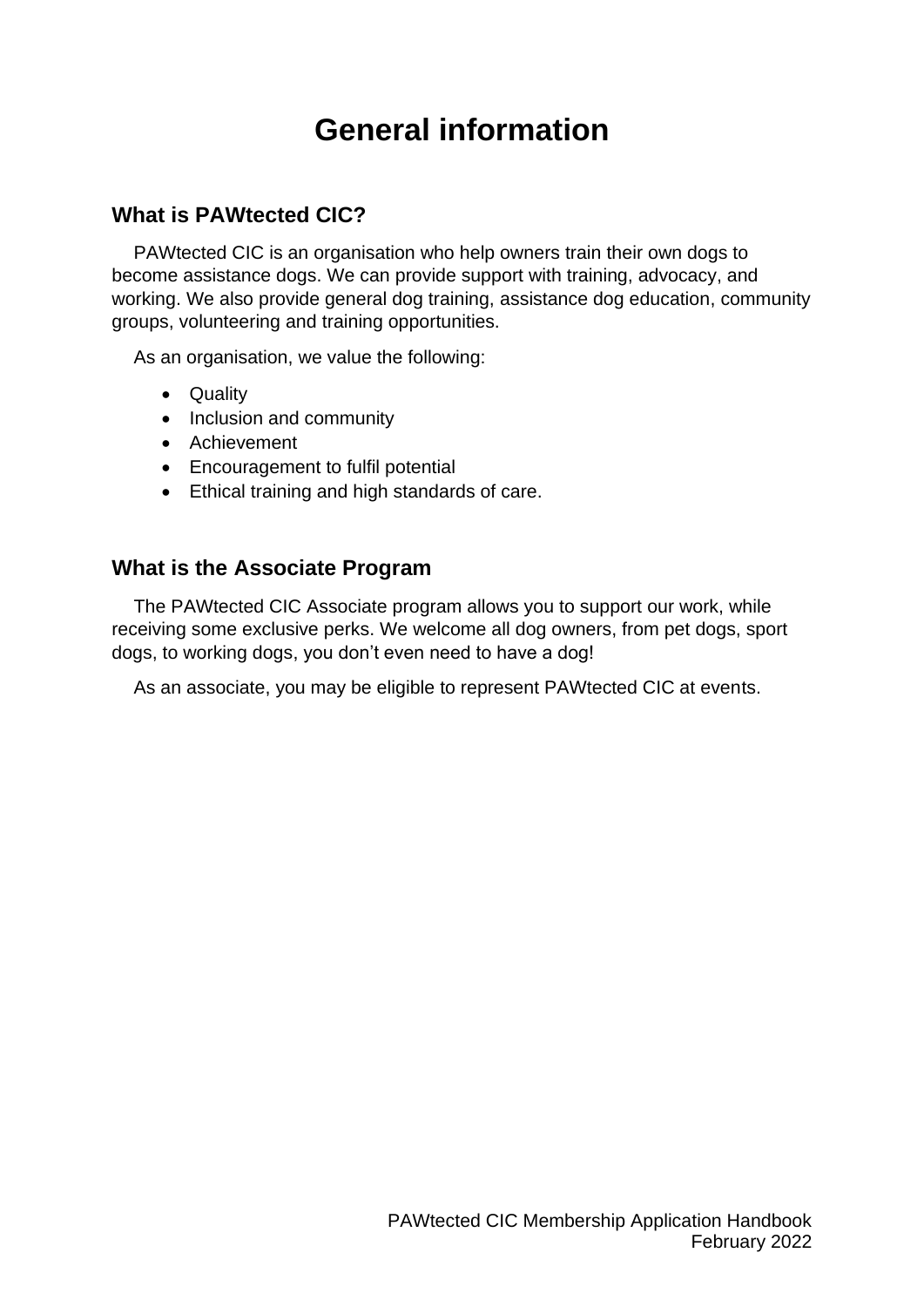## **Benefits**

## **Associate**

- Reduced course costs
- Early access to new content
- Free mini courses
- Free weekly live education sessions
- Supporting the work of PAWtected CIC
- Exclusive products and resources.

## **Associate assistance dog**

In addition to the benefits listed for general associates, any associates with an assistance dog also get the following benefits:

- Optional non-logo gear/uniform in a choice of colours
- Free virtual resources to support self-advocacy
- Exclusive products
- Structured training and assessment pathways

We are always continuing to release resources and additional perks, so do get in touch if you are looking for something not currently offered.

Please be aware that associates do not get 1:1 training, advocacy or support.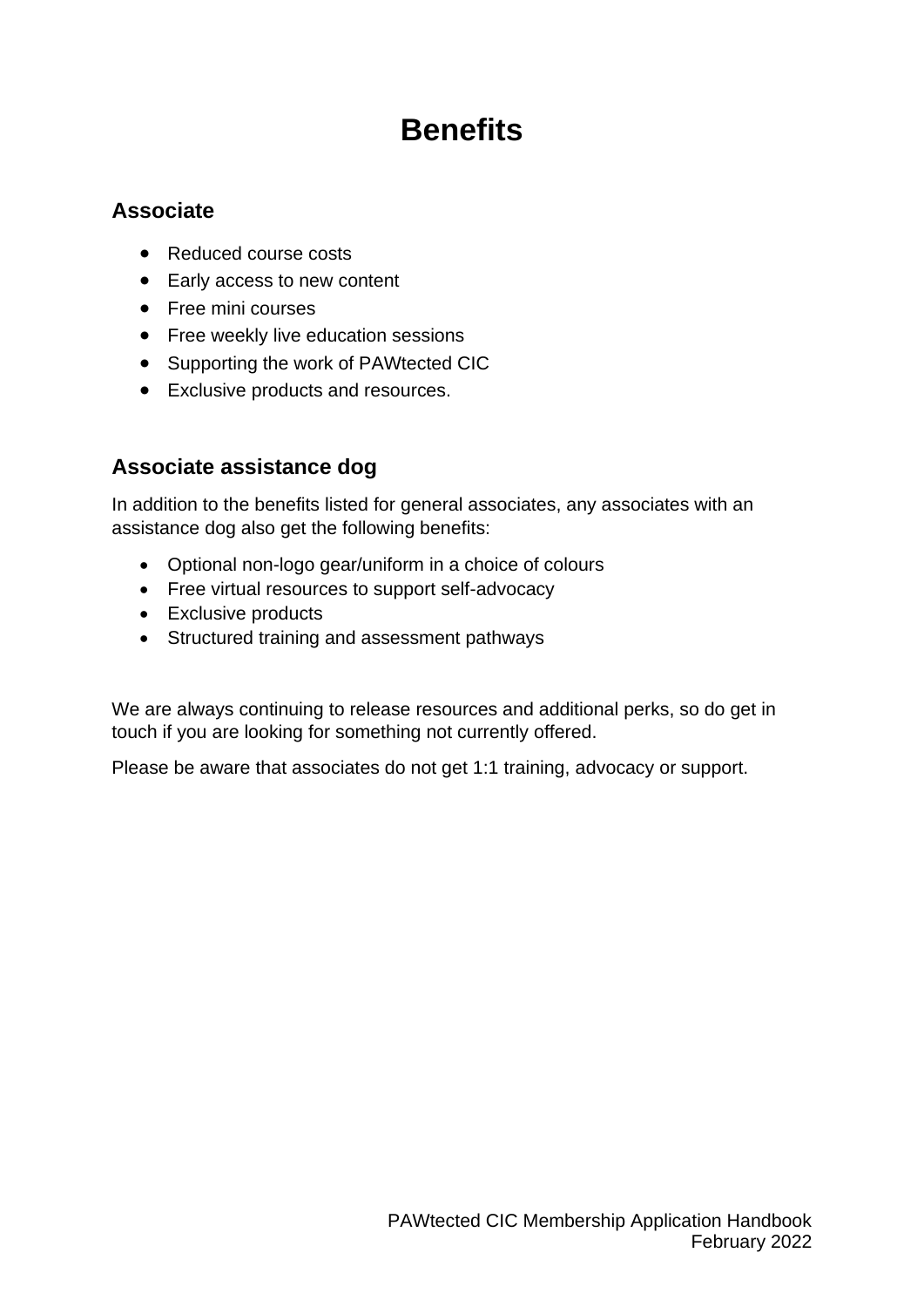## **Application process**

After reading through this handbook, please complete the application form found on our website.

The team will respond to your application within 3 working days. We will only refuse applications in exceptional cases.

If your application was successful, you will be invited to make the first purchase on our store and you will be added to the relevant courses. On the associate course page, you will be able to access the discount codes for our store.

## **Costs**

### **Associate fees**

Initial set up fee: £40.00

Annual fee: £20.00 (due every September)

### **Discounts**

You are responsible for paying the costs of courses and products from our store.

Course discount: 25%

Mini course discount: 100%

Assistance Dog Skills Assessment: £15 coupon per year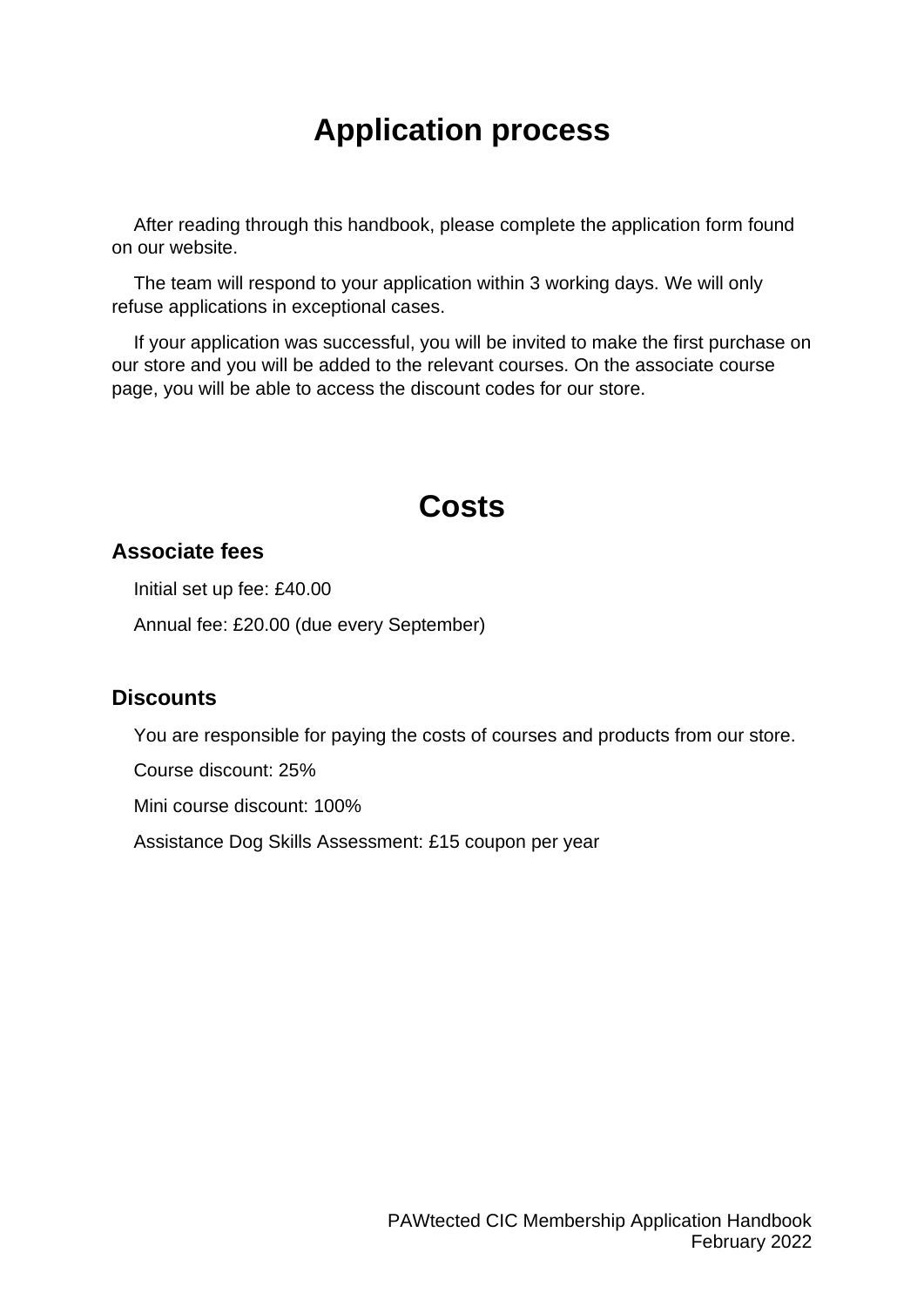## **Frequently Asked Questions**

#### **What options are there for assistance dogs?**

We offer a comprehensive and a fast track assistance dog pathway. The comprehensive pathway provides complete training and is suitable for all dogs from 8 weeks of age. The fast track pathway is for dogs with prior experience working as an assistance dog.

Regardless of which pathway you choose, continual training throughout your dogs working life is vital. We advise taking our Assistance Dog Skills Assessment annually to ensure that your dog maintains their training standards. Associates get a significant discount on this course.

#### **Does my dog have to wear your vests?**

No, for associate assistance dogs we have optional gear available in a choice of colours. This gear does not have the PAWtected CIC logo on it and is different to our member gear.

#### **What breeds do you accept?**

We accept any legal breeds onto our program.